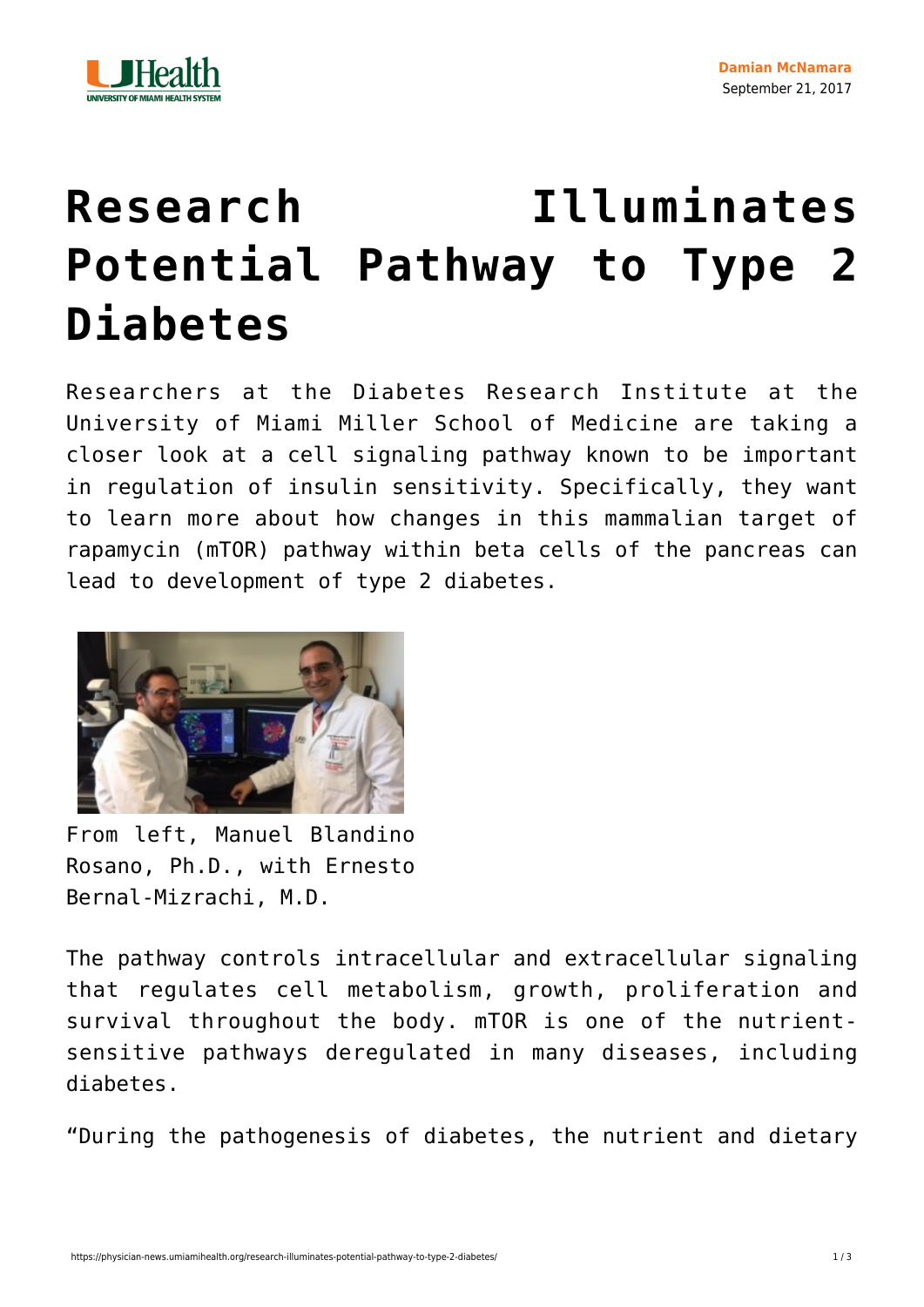

environment are important for developing insulin resistance and beta cell failure, which is the last stage before development of type 2 diabetes," said Ernesto Bernal-Mizrachi, M.D., an internist specializing in endocrinology, diabetes and metabolism at the Diabetes Research Institute. "We did a study to look at how nutrient-sensitive pathways can impact different tissues, focusing on changes in the pancreas."

The study by Bernal-Mizrachi, lead author Manuel Blandino Rosano, Ph.D., and colleagues, was published [online](https://www.nature.com/articles/ncomms16014) in *Nature Communications.* It links loss of mTOR complex 1 signaling with beta cell failure and diabetes through reduction in proliferation, size and survival of beta cells in mice.

The results could carry important implications for prevention or treatment of type 2 diabetes in people in the future.

"This finding allows us to focus on some important targets to develop pharmaceutical agents that could be used to treat diabetes," Bernal-Mizrachi said. A next step could be drug screening to identify potential agents that induce positive changes in the mTOR pathway, for example.

"We are just embarking on this … but I'm always optimistic," Bernal-Mizrachi said.

The study findings could also help illuminate why some people treated with mTOR inhibitors such as rapamycin analogs remain at higher risk for developing type 2 diabetes.

"These medications are used as immunosuppressants in transplantation and to treat some malignancies," Bernal-Mizrachi said. "But there is an increase in the incidence of